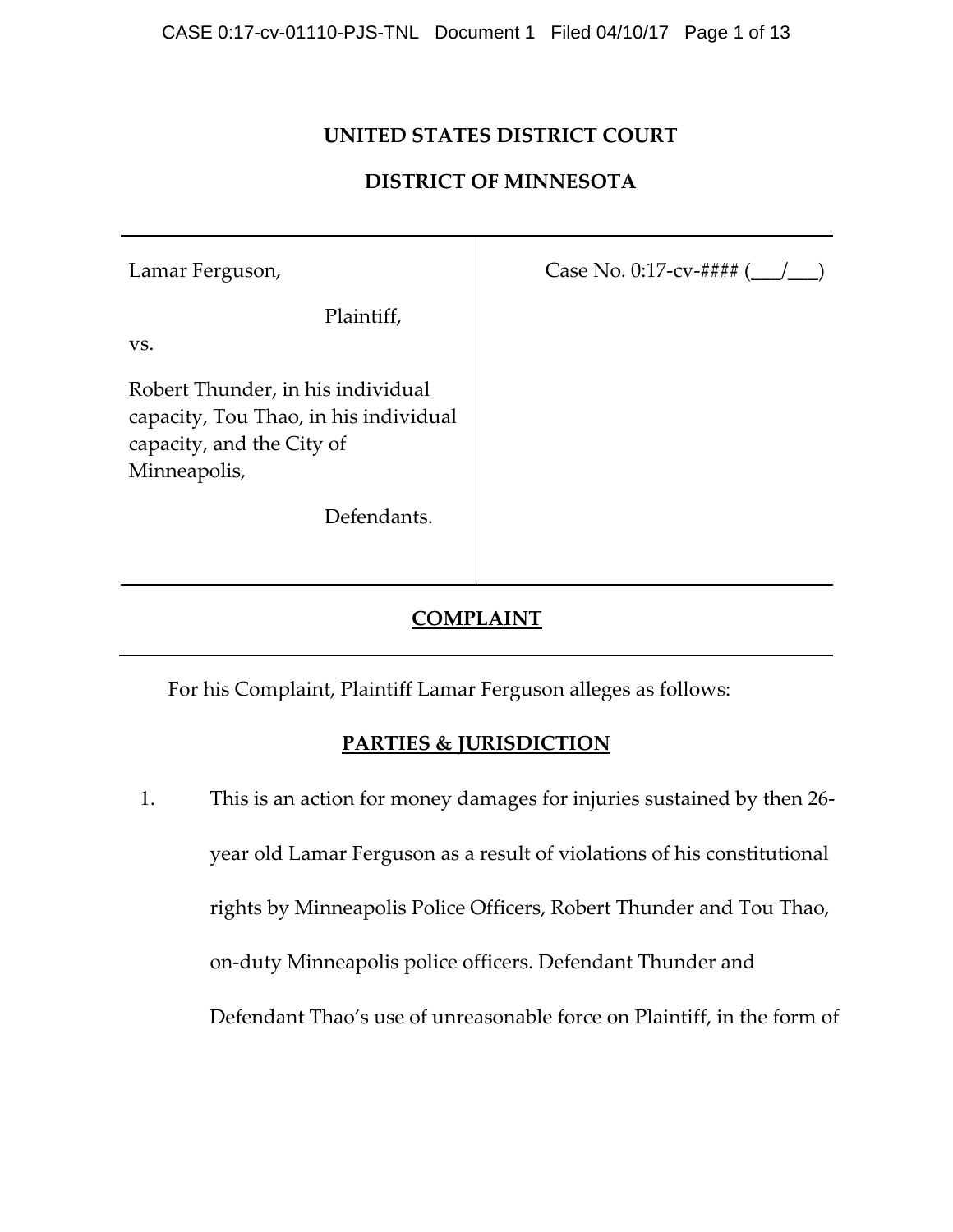punches, kicks, and knees to the face and body while Plaintiff was defenseless and handcuffed, was so extreme that it caused Plaintiff to suffer broken teeth as well as other bruising and trauma.

- 2. Defendants' conduct in assaulting Plaintiff on October 7, 2014 violated Plaintiff's well-settled federal civil rights to be free from unreasonable force and false arrest, all while acting under color of state law.
- 3. Defendants were acting within the course and scope of their employment with the City of Minneapolis when they violated Plaintiff's constitutional rights on October 7, 2014.

## **JURISDICTION AND VENUE**

- 4. Plaintiff brings this action under 42 U.S.C. §§ 1983 and 1988 and the Fourth, Eighth, and Fourteenth Amendments to the United States Constitution.
- 5. At the time of the use of unreasonable force which is the subject matter of this Complaint, Plaintiff resided and presently resides in Minneapolis, Hennepin County, in the state of Minnesota.
- 6. On information and belief, Defendant Robert Thunder was, at all

*Ferguson vs. Thunder et al.* 

*Page* 2 *of* 13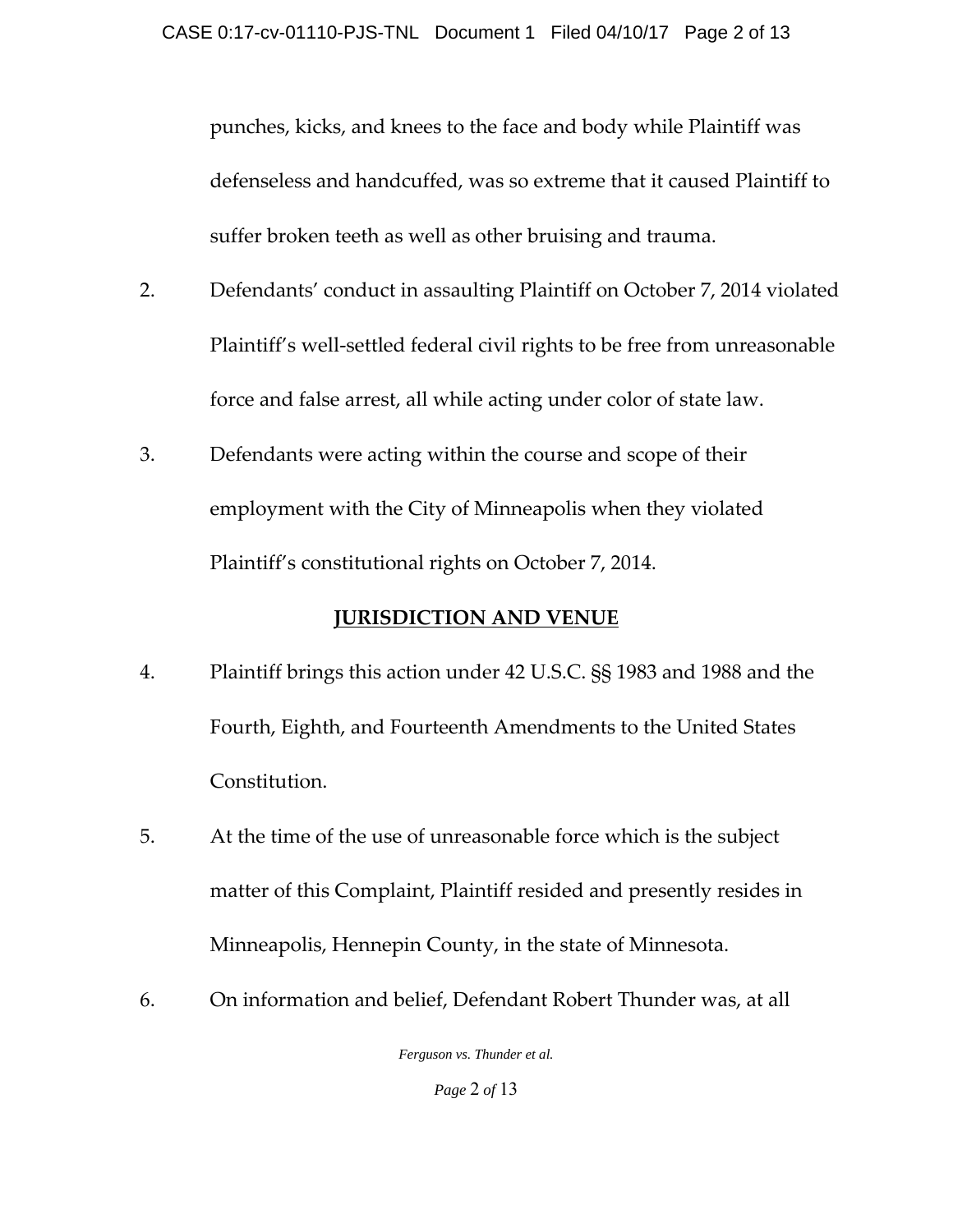times material herein, a citizen of the United States and a resident of the state of Minnesota, duly appointed and acting as an officer of the Minneapolis Police Department.

- 7. Mr. Thunder is sued in his individual capacity.
- 8. On information and belief, Defendant Tou Thao was, at all times material herein, a citizen of the United States and a resident of the state of Minnesota, duly appointed and acting as an officer of the Minneapolis Police Department.
- 9. Mr. Thao is sued in his individual capacity.
- 10. The City of Minneapolis is a municipality incorporated under the laws of the State of Minnesota.
- 11. Jurisdiction is proper under 28 U.S.C. §§ 1331 and 1343(a)(3), which confer this Court with original jurisdiction in this matter.
- 12. Plaintiff also requests declaratory and injunctive relief. He also seeks compensatory and punitive damages permitted by law, as well as statutory attorneysʹ fees and expenses.
- 13. Plaintiff demands a jury trial as to all issues of fact herein.

*Ferguson vs. Thunder et al.* 

*Page* 3 *of* 13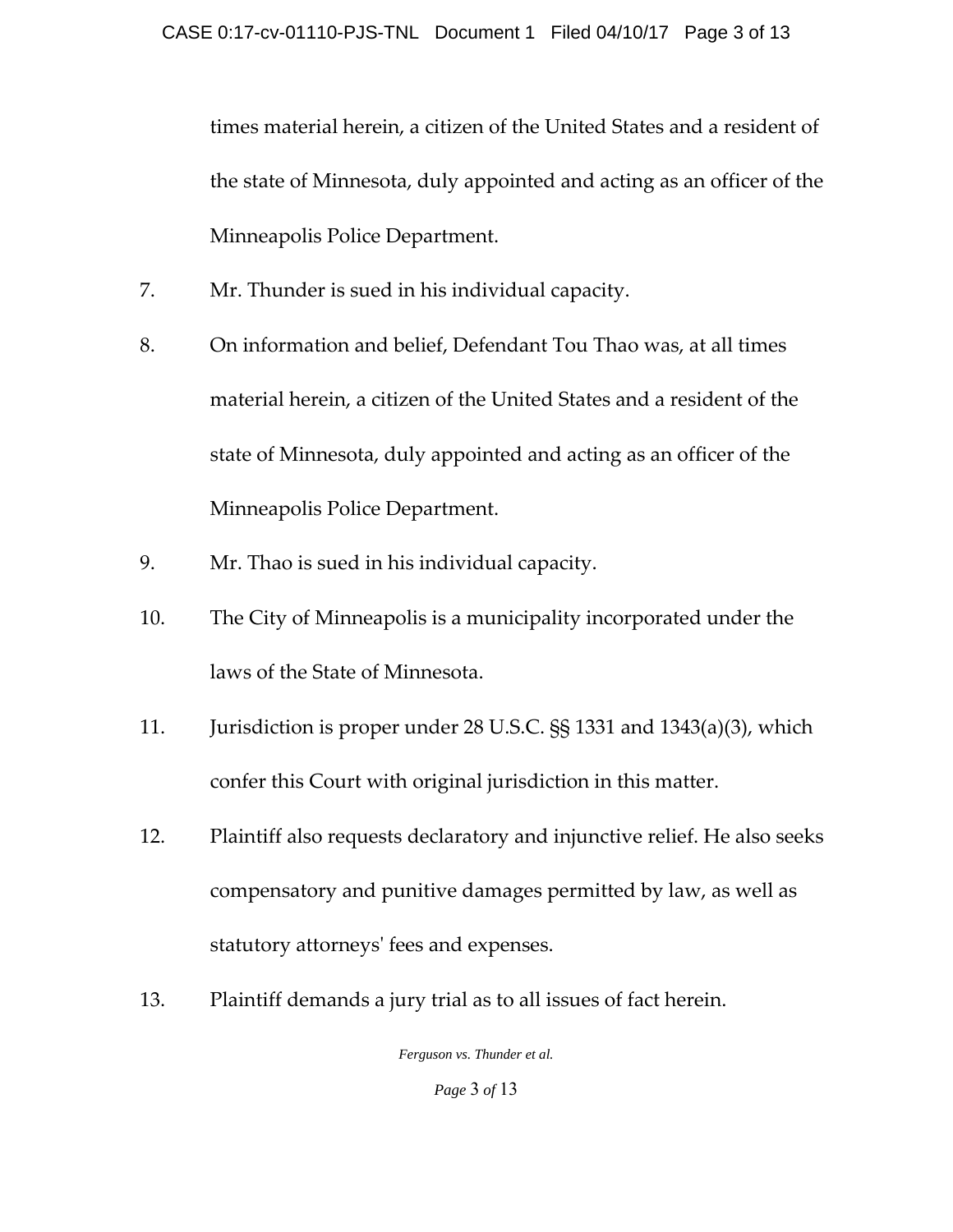## **FACTUAL BACKGROUND**

- 14. In the early morning of October 7, 2014, Plaintiff Ferguson was walking home with his girlfriend, Brittany Peterson, after the two had been at the hospital for issues related to Ms. Peterson's pregnancy. She was about 8 months pregnant at the time.
- 15. Plaintiff and Ms. Peterson had taken a taxi from the hospital to Plaintiff's grandmother's house, who had asked Plaintiff for help taking out her garbage. The two were walking to Ms. Peterson's home, a block-and-a-half away, after having attended to Plaintiff's task for his grandmother.
- 16. A car approached Plaintiff and Ms. Peterson in the alley, causing Ms. Peterson some concern. She kept walking and Plaintiff was left by himself as the car pulled up.
- 17. It was a Minneapolis police car and in it were the Defendant Officers Thunder and Thao.
- 18. The Officers exited the car.
- 19. The Officers had no reasonable suspicion to stop Plaintiff.

*Ferguson vs. Thunder et al.* 

*Page* 4 *of* 13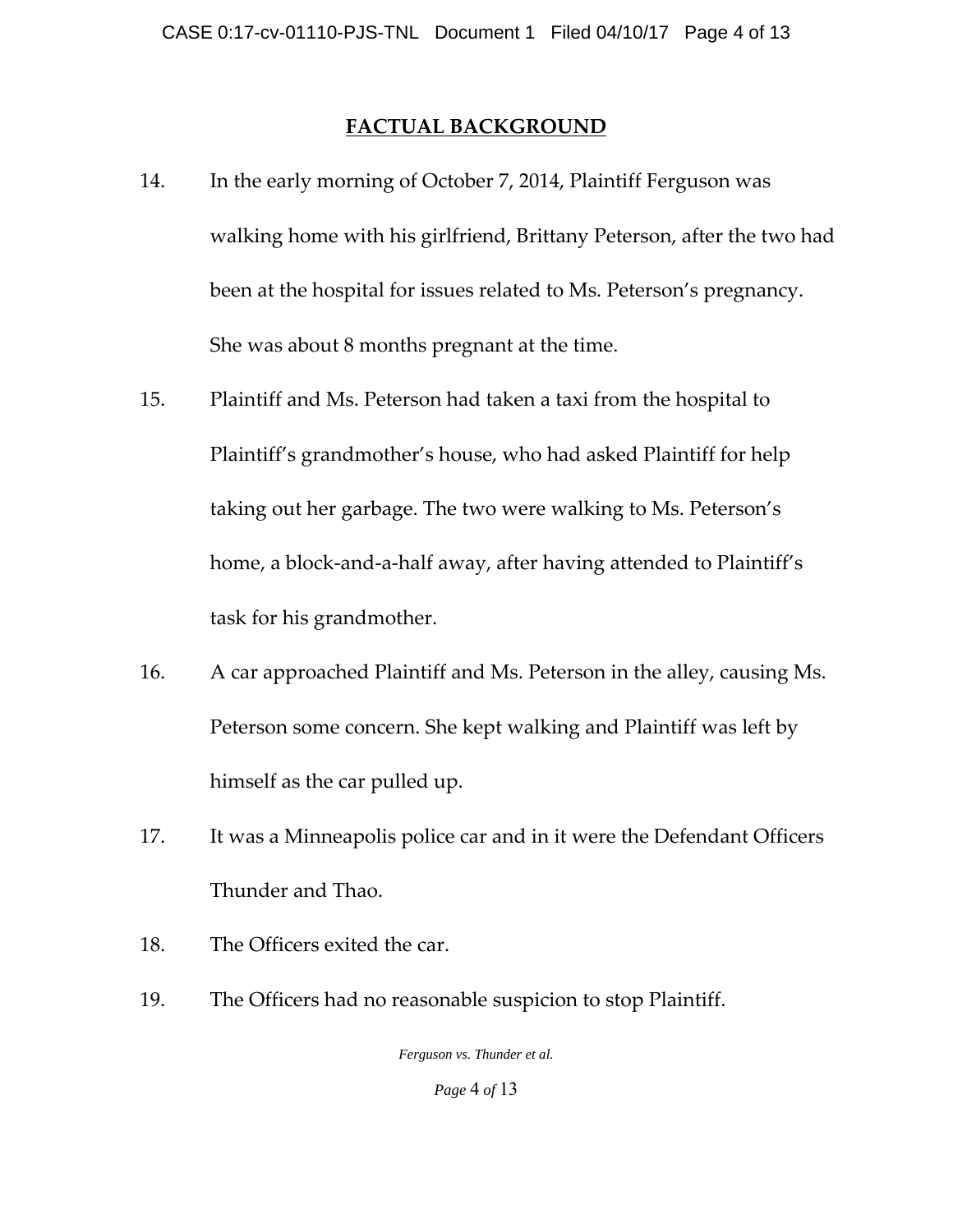- 20. The Officers had no probable cause to believe that Plaintiff committed a crime.
- 21. Officer Thao asked Plaintiff to put his hands on the hood of the car.
- 22. Officer Thao then put Plaintiff in handcuffs, behind Plaintiff's back, and took Plaintiff's wallet with identification out of Plaintiff's pocket.
- 23. Officer Thao gave Plaintiff's I.D. to Officer Thunder.
- 24. Officer Thunder re-entered the squad car and purported to run Plaintiff's ID through the National Crime Information Center ("NCIC") in the squad car.
- 25. On information and belief, no warrant showed up for Plaintiff when Officer Thunder ran the ID through NCIC.
- 26. Nevertheless, Officer Thunder exited the squad car and, on information and belief, falsely stated that there was a warrant out for Plaintiff's arrest.
- 27. Officer Thunder, noting Plaintiff's last name, began questioning Plaintiff about a previous incident involving people that Officer Thunder believed were Plaintiff's family members.

*Ferguson vs. Thunder et al. Page* 5 *of* 13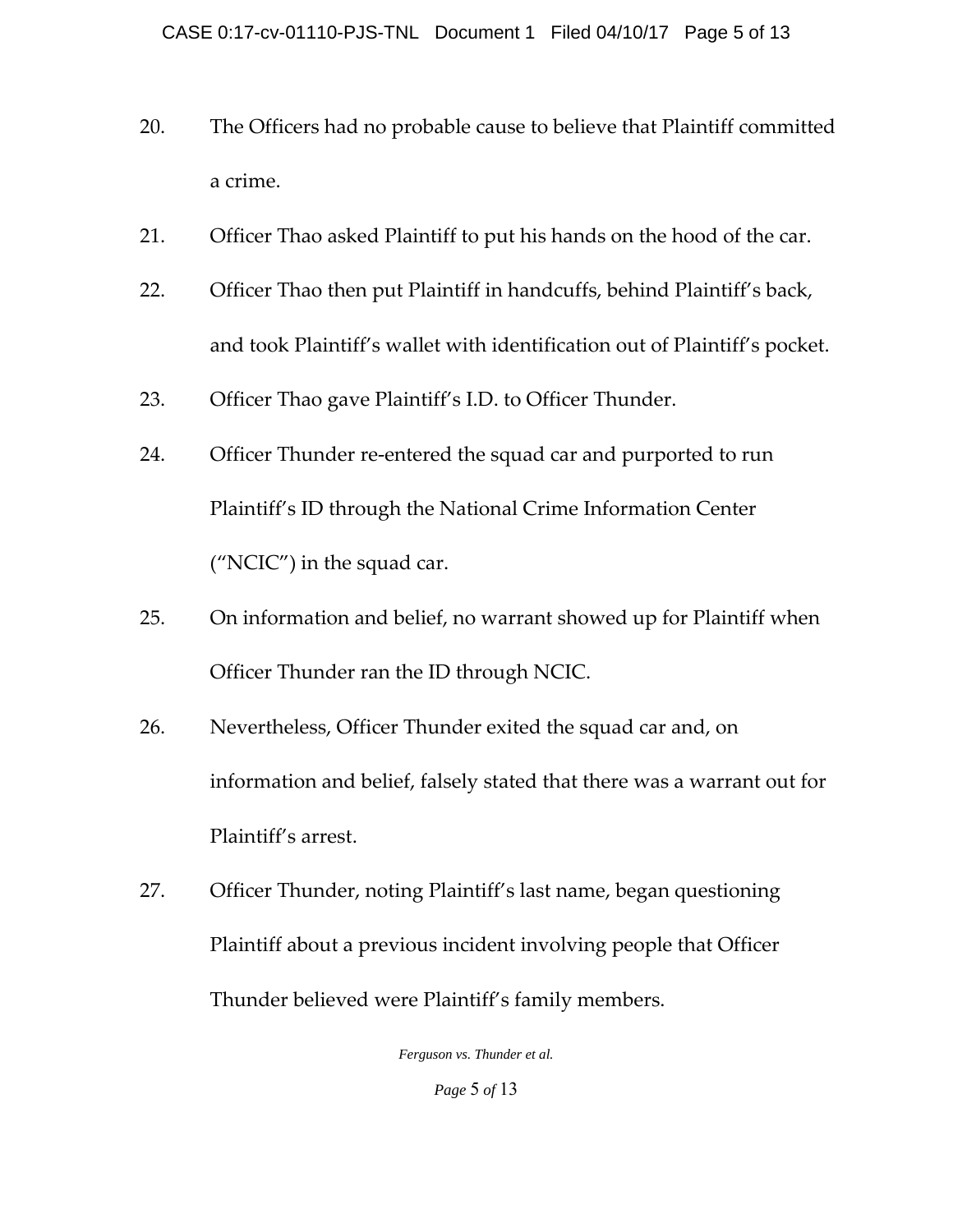- 28. Plaintiff said he had no information to tell the officers.
- 29. Officer Thunder grabbed and pulled Plaintiff's right arm towards him.
- 30. Officer Thao was holding onto Plaintiff's left arm at the time.
- 31. Officer Thao then threw Plaintiff, handcuffed, to the ground, and began hitting him.
- 32. Plaintiff was not resisting arrest; he was merely being pulled in two different directions at the same time by both Officers.
- 33. Plaintiff was unarmed.
- 34. Plaintiff made no sudden moves.
- 35. Plaintiff was lying face down on the ground.
- 36. The Officers' use of force was excessive.
- 37. Plaintiff shouted out for help, as evidenced by a 911 call placed by a nearby resident who heard Plaintiff.
- 38. Ms. Peterson also heard Plaintiff's cries for help.
- 39. With Plaintiff, face down on the ground and hand‐cuffed, Officer Thao pulled Plaintiff's head up by grabbing the back of his hooded

*Ferguson vs. Thunder et al.* 

*Page* 6 *of* 13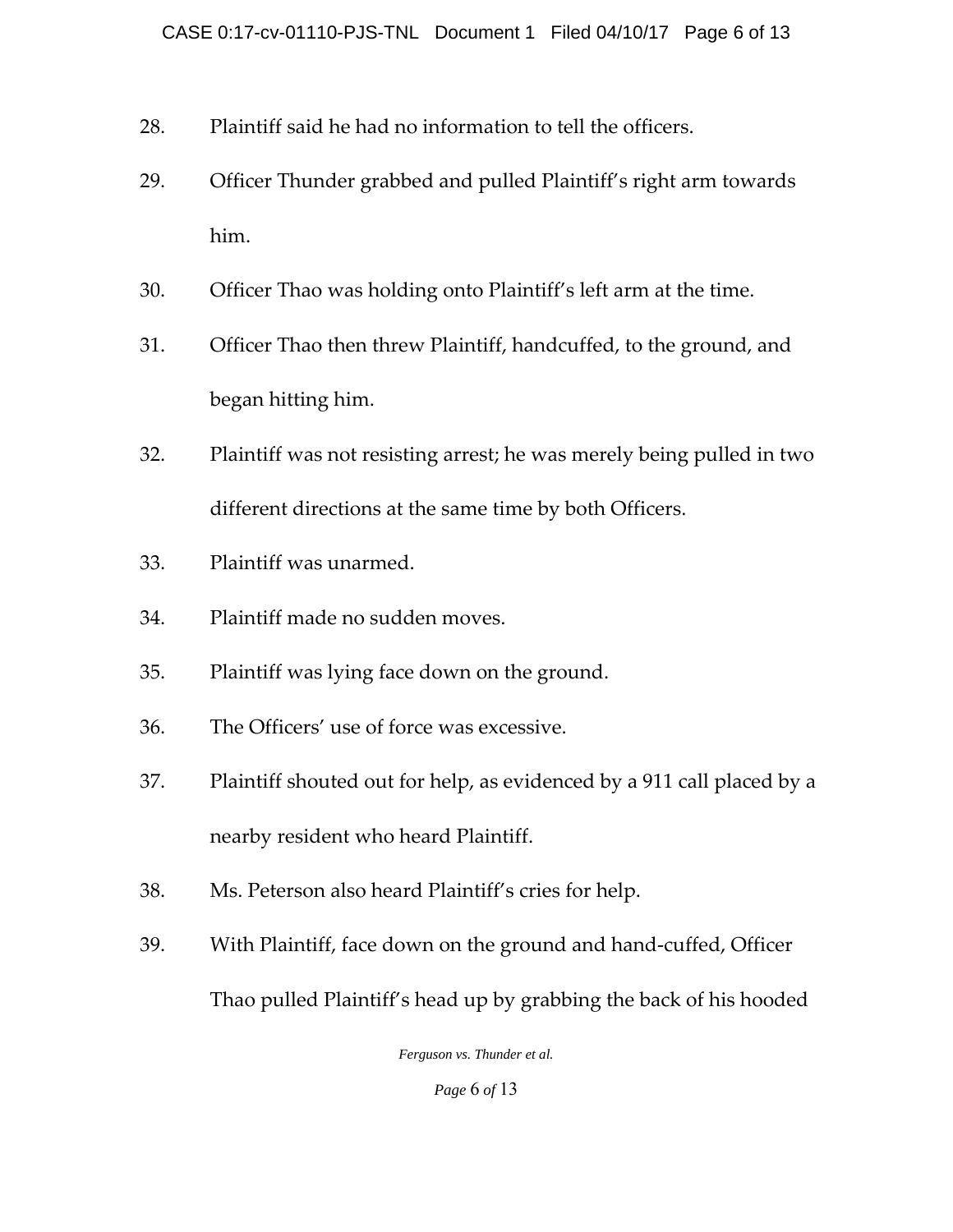sweatshirt.

- 40. Officer Thunder then kicked Plaintiff in the mouth, causing Plaintiff immediate and excruciating pain, suffering, dental damage, and permanent pain.
- 41. Officers Thao and Thunder subsequently took Plaintiff to the hospital for medical care.
- 42. They expressed impatience with medical staff caring for Plaintiff.
- 43. Hospital staff gave Plaintiff discharge papers, including prescription pain‐killers.
- 44. Plaintiff's hands having been cuffed behind him, Officer Thunder took Plaintiff's discharge papers from Plaintiff's hand‐cuffed hands and threw them in the garbage as the officers left the hospital.
- 45. Hospital staff expressed concern that Plaintiff should not leave the hospital in t-shirt and underpants, and told Officers Thao and Thunder that Plaintiff should be allowed to put on clothes.
- 46. Officers Thao and Thunder rejected the hospital staff's suggestion and took Plaintiff to jail in t‐shirt and underpants.

*Ferguson vs. Thunder et al. Page* 7 *of* 13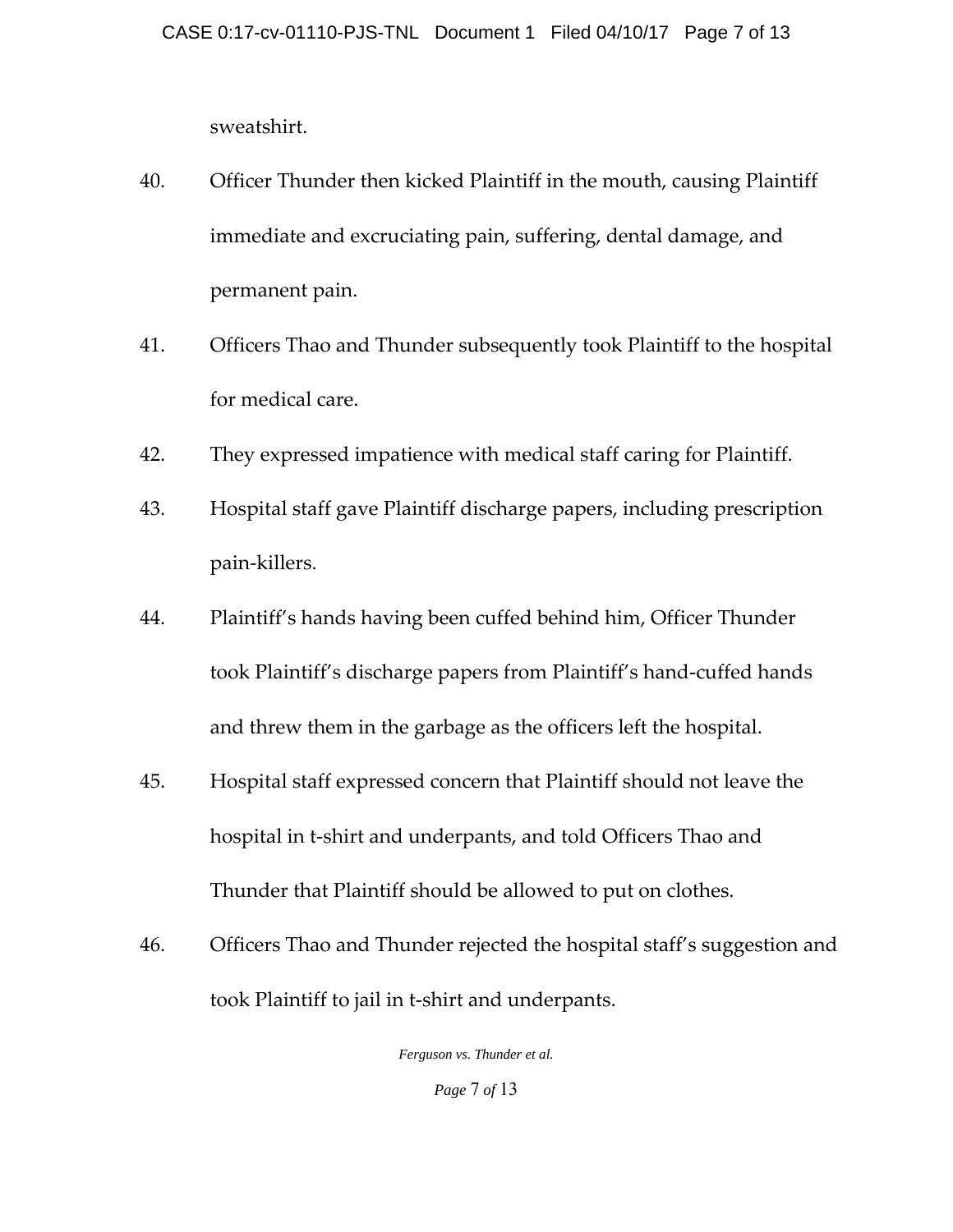47. Officers Thao and Thunder did not tell jail staff that Plaintiff had prescription pain‐killers and Plaintiff thus suffered additional pain, suffering, and indignities.

### **COUNT I: VIOLATIONS OF 42 U.S.C. § 1983**

#### **(AGAINST DEFENDANT OFFICERS THUNDER & THAO)**

- 48. All the foregoing paragraphs of this Complaint are incorporated herein by reference.
- 49. By the actions described above, the Defendant Officers, under color of state law, violated and deprived Plaintiff of his clearly established and well-settled civil rights to be free from excessive force and unreasonable seizure under the Fourth Amendment of the United States Constitution.
- 50. The right to be free from excessive force during arrest is clearly established and that right was violated.
- 51. The Defendant Officers deprived Plaintiff of these rights either maliciously or by acting with reckless disregard for whether Plaintiff's rights would be violated by their actions.

*Ferguson vs. Thunder et al. Page* 8 *of* 13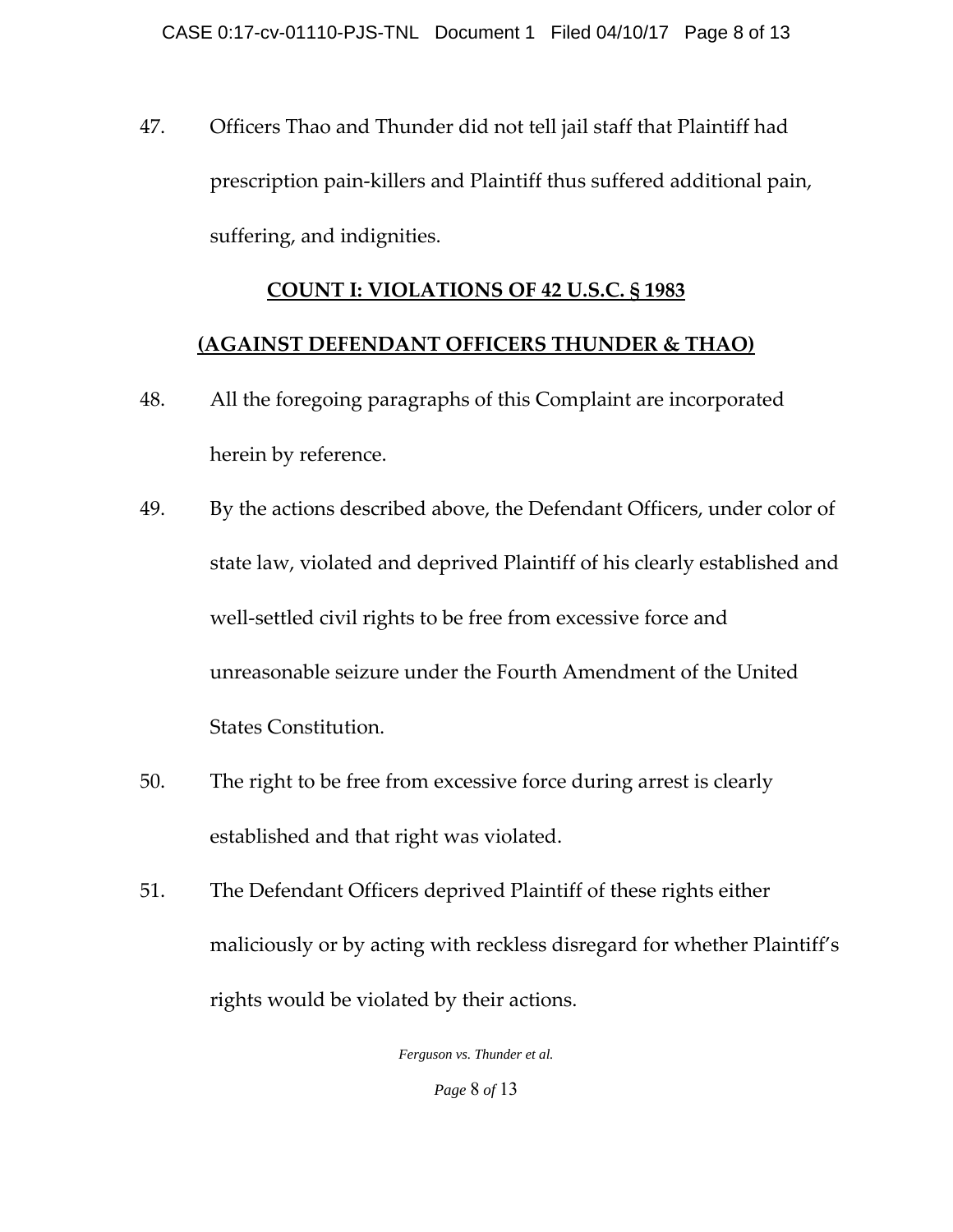- 52. The Defendant Officers' actions were also objectively unreasonable pursuant to *Graham v. Connor*, 490 U.S. 386 (1989).
- 53. At the time the Defendant Officers struck Plaintiff repeatedly in the face and body, Plaintiff posed no threat to the safety of the Defendant Officers, no threat to his own safety, and no threat to any others. Plaintiff was already handcuffed in police custody, in a position which left him defenseless against Thunder's kick to his face.
- 54. Plaintiff never actively resisted arrest or attempted to evade arrest by flight.
- 55. As a direct and proximate result of the Defendant Officers' actions, Plaintiff suffered serious injuries, was forced to endure pain and mental suffering, and was thereby damaged in an amount to be determined at trial by jury.
- 56. Punitive damages are available against the Defendant Officers and are hereby claimed as a matter of federal common law, and therefore are not subject to the pleading standard set forth in Minn. Stat. § 549.20.
- 57. Plaintiff is entitled to recovery of his costs, including reasonable

*Ferguson vs. Thunder et al.* 

*Page* 9 *of* 13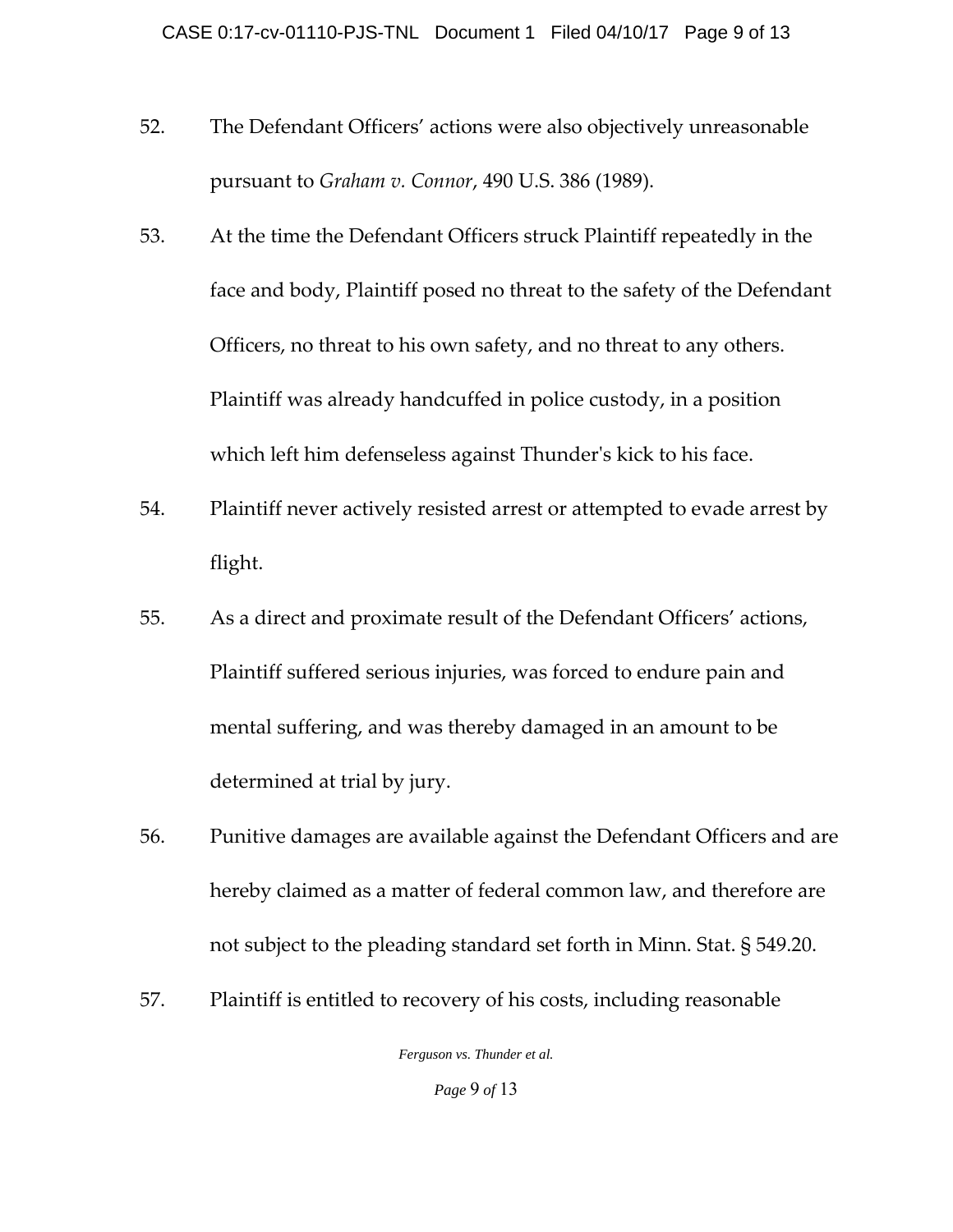attorney's fees, under 42 U.S.C. § 1988.

# **COUNT II: CONSTITUTIONAL VIOLATION: 8th AMENDMENT (AGAINST ALL DEFENDANTS)**

- 58. Plaintiff realleges and incorporates herein by reference the allegations in the preceding paragraphs of this Complaint as if set forth herein in their entirety.
- 59. The Eighth Amendment of the U.S. Constitution prohibits the federal government from imposing cruel and unusual punishment.
- 60. The Fourteenth Amendment and 42 U.S.C. § 1983 provide that the prohibitions of the Eighth Amendment apply to the state government or state actor under color of state law.
- 61. At all relevant times, Defendants were acting under color of state law.
- 62. As alleged herein, denying Plaintiff his medical information, including his prescription for pain‐killing medication, constituted cruel and unusual punishment as well as deliberate indifference to Plaintiff's medical needs and basic human dignity.
- 63. Furthermore, as alleged herein, forcibly parading Plaintiff out of the

*Ferguson vs. Thunder et al.* 

*Page* 10 *of* 13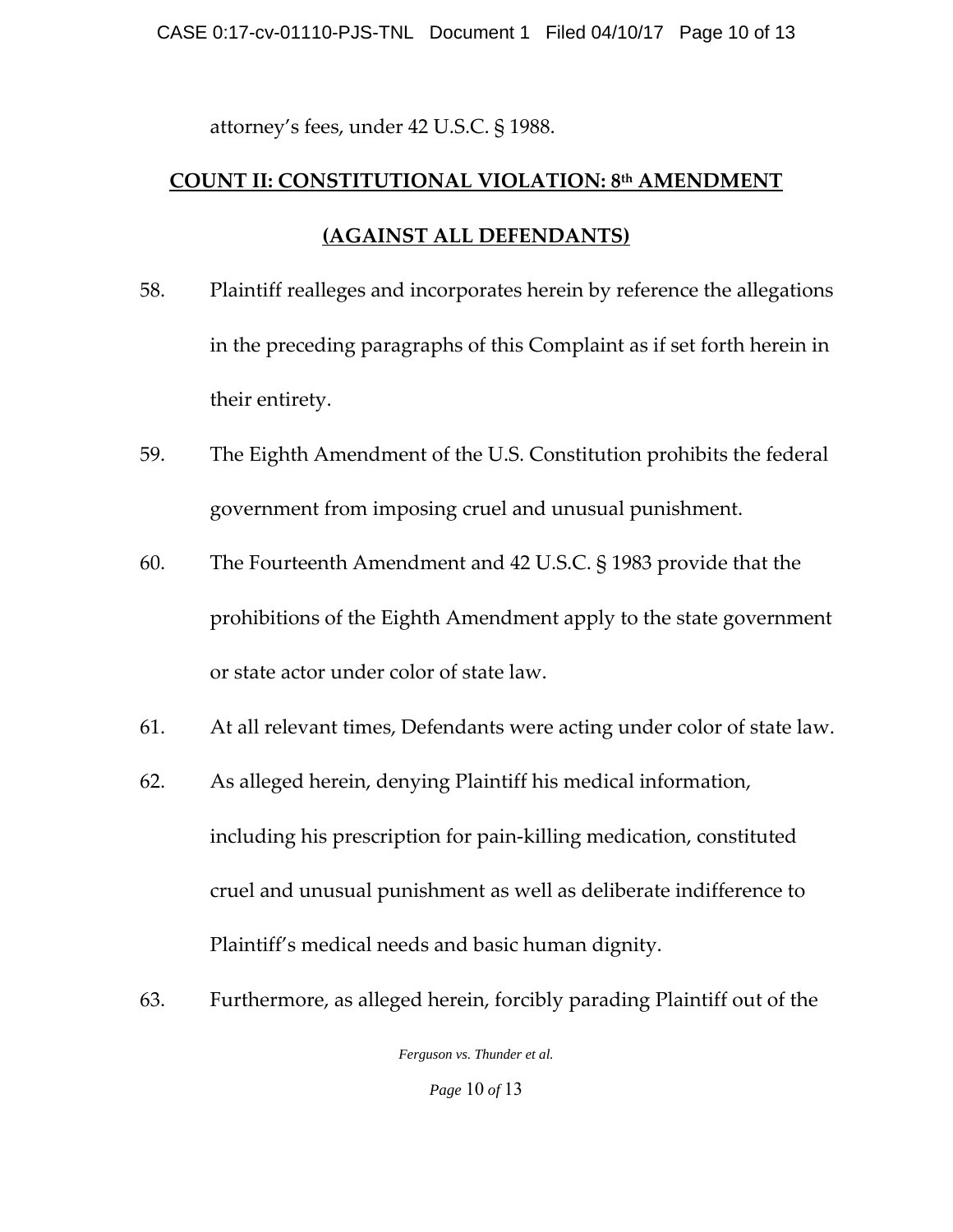hospital, into the public, and to jail in his underpants despite Plaintiff's reasonable request to be fully clothed, subjected Plaintiff to shame and humiliation.

- 64. Forcibly parading Plaintiff despite Plaintiff's reasonable request to be fully clothed, through the hospital and to jail partially nude violated Plaintiff's basic human dignity.
- 65. Defendants' conduct conflicts with the Eighth Amendment's prohibition on cruel and unusual punishment.
- 66. Plaintiff is entitled to recovery of his damages for pain and suffering, for costs, and for reasonable attorneyʹs fees, under 42 U.S.C. §§ 1983 and 1988.

WHEREFORE, based on the foregoing, Plaintiff prays for judgment as follows:

i. As to Count I, a money judgment against Defendants Thunder and Thao for compensatory damages and punitive damages in an amount to be determined by the jury, together with costs, including reasonable attorneyʹs fees under 42 U.S.C. § 1988, and prejudgment interest;

*Ferguson vs. Thunder et al.* 

*Page* 11 *of* 13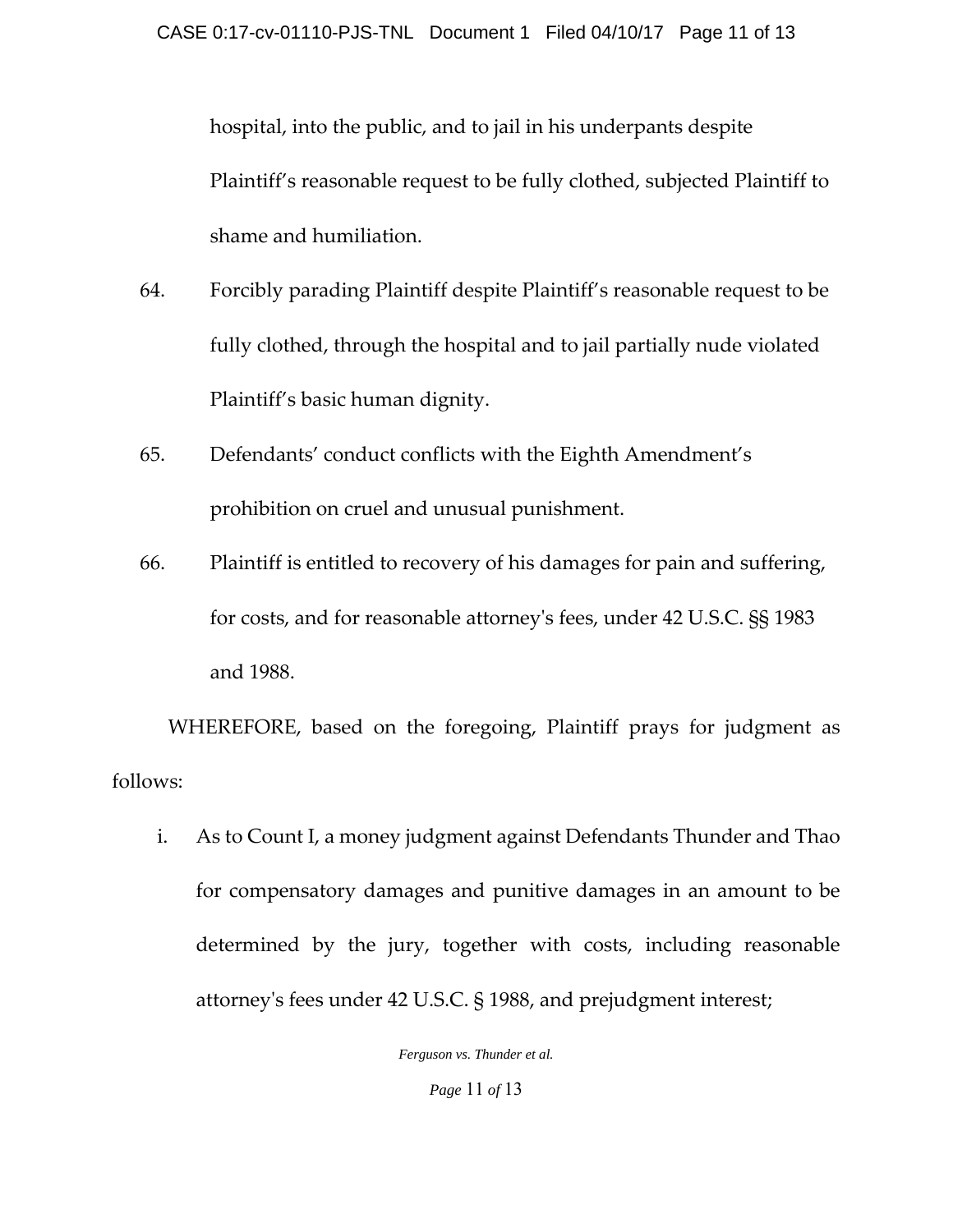- ii. As to Count II, a money judgment against Defendants for compensatory damages and punitive damages, together with costs, and reasonable attorneyʹs fees under 42 U.S.C. § 1988, and prejudgment interest;
- iii. For injunctive relief against Defendant City of Minneapolis, including changes in the way it administers discipline to officers who use excessive force; and
- iv. For such other and further relief as the Court deems just and equitable.

*Ferguson vs. Thunder et al.* 

*Page* 12 *of* 13